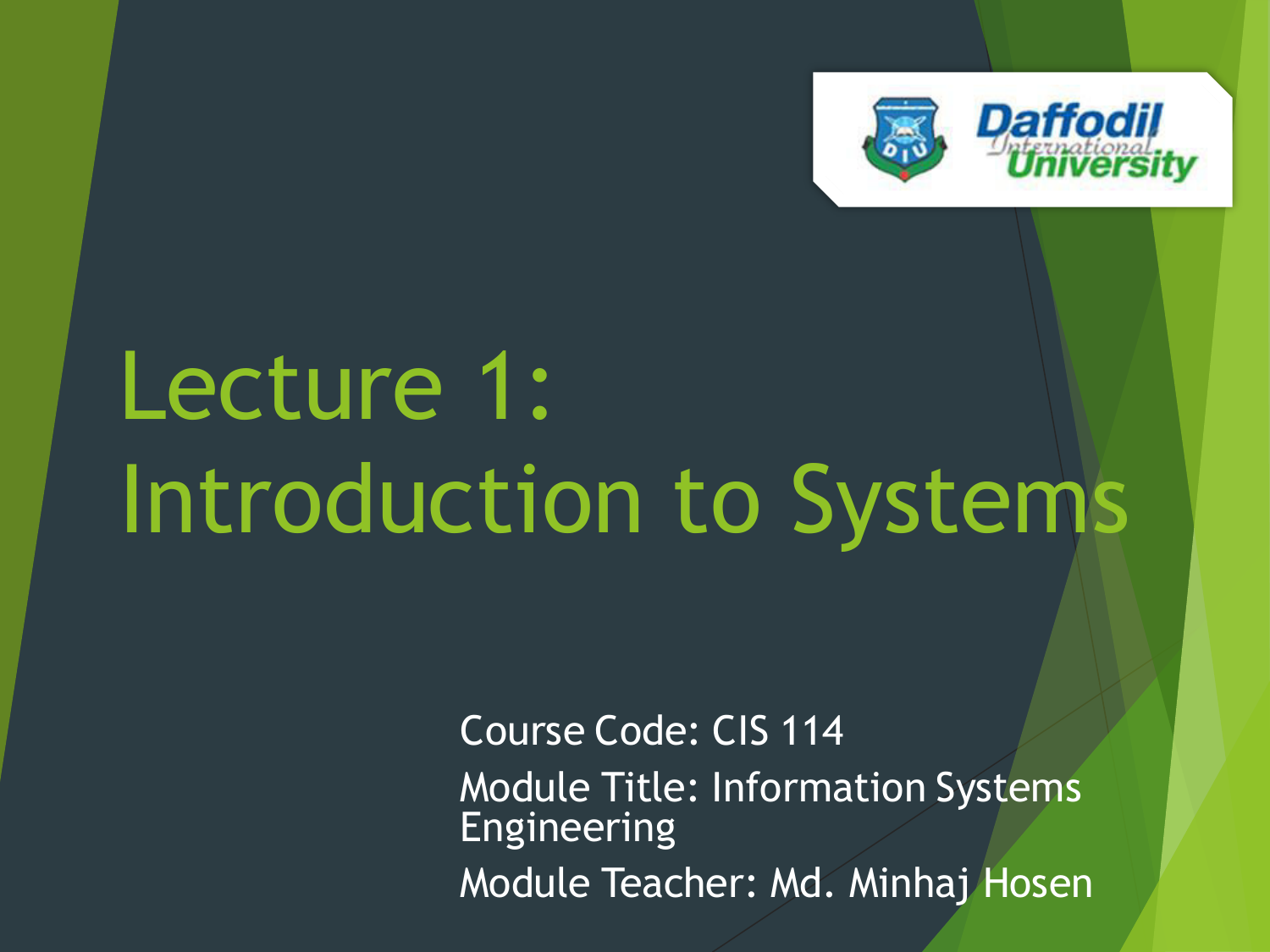## What is System?

A system is a set of interdependent components, organized in a planned manner to achieve certain objectives.

System interacts with their environment through receiving inputs and producing outputs.

Systems can be decomposed into smaller units called subsystems.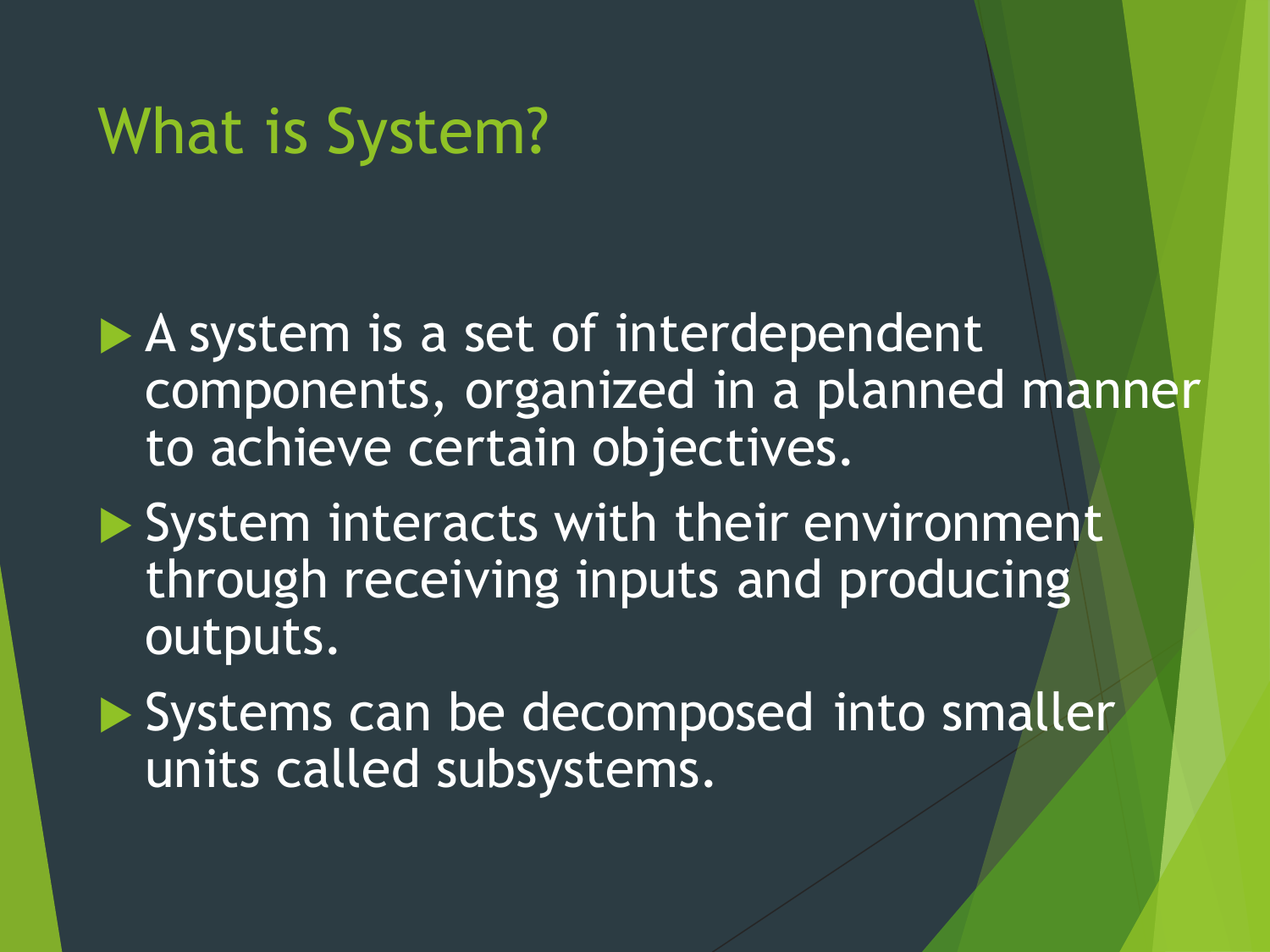# Characteristics of a system:

- **Organization**-It implies structure and order. It is the arrangement of components that helps to achieve objectives.
- **Interaction**-It refers to the manner in which each component functions with other components of the system.
- **Interdependence** It means that parts of the organization or computer system depend on one another. They are coordinated and linked together according to a plan.
- **Integration** It refers to the holism of systems. It is concerned with how a system is tied together.
- **Central Objective** A system should have a central objective. Objectives may be real or stated.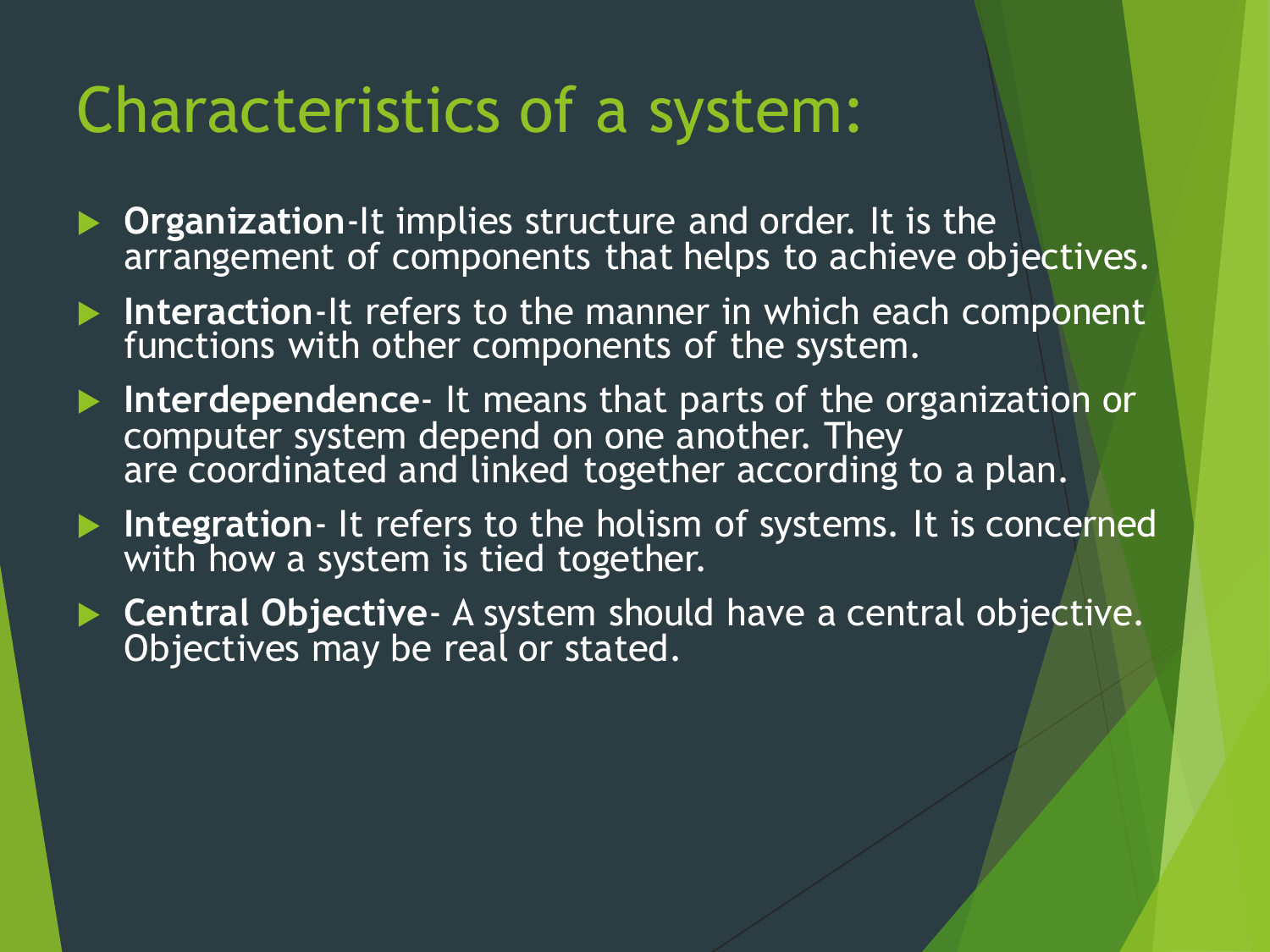# Elements of a system

 **Outputs and inputs Processors Control Feedback Environment Boundaries and Interfaces**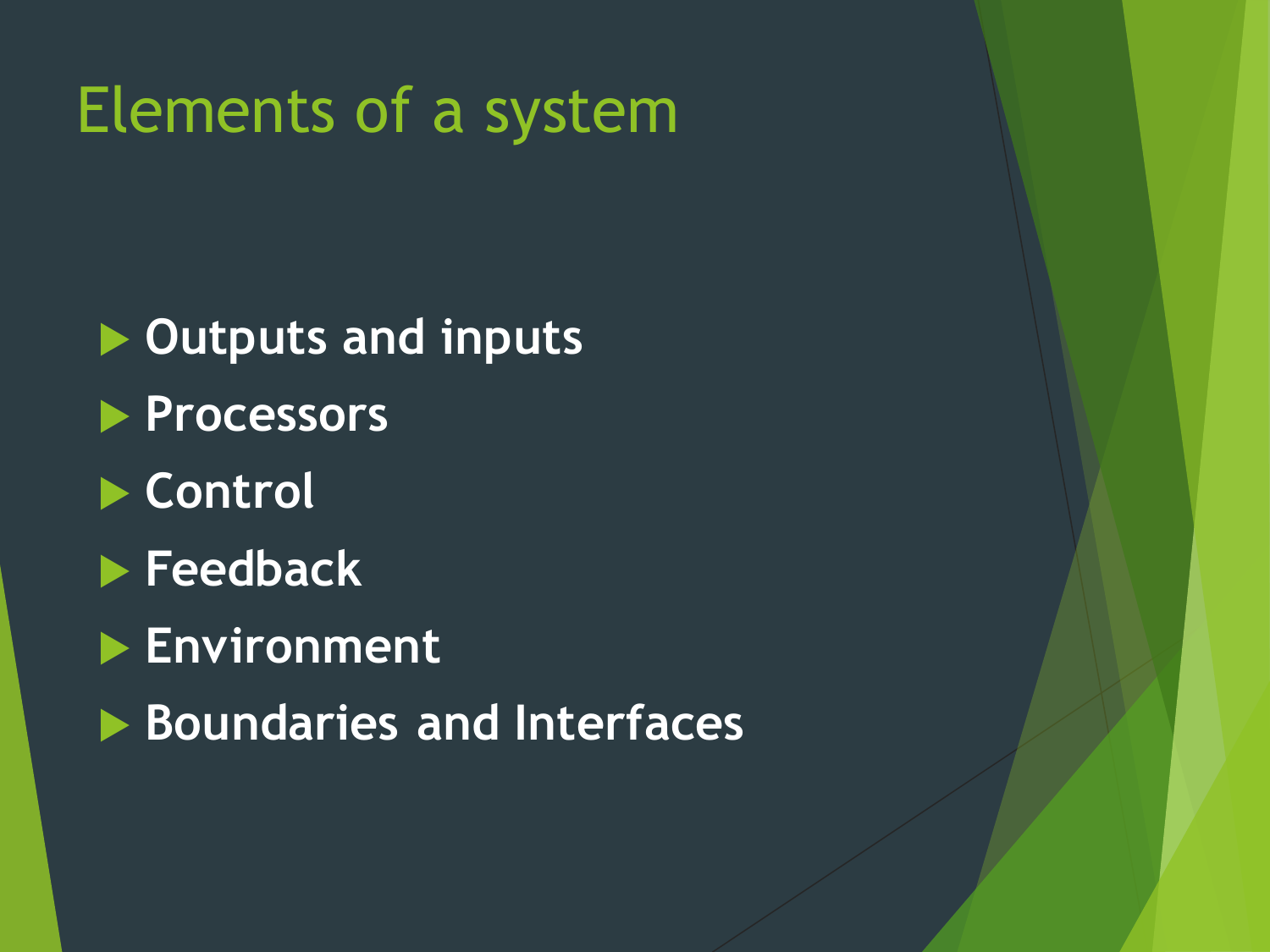# Categories of System

System falls into three categories **Physical or Abstract systems** Open or closed system depending upon their interaction with environment. Man-made such as information systems.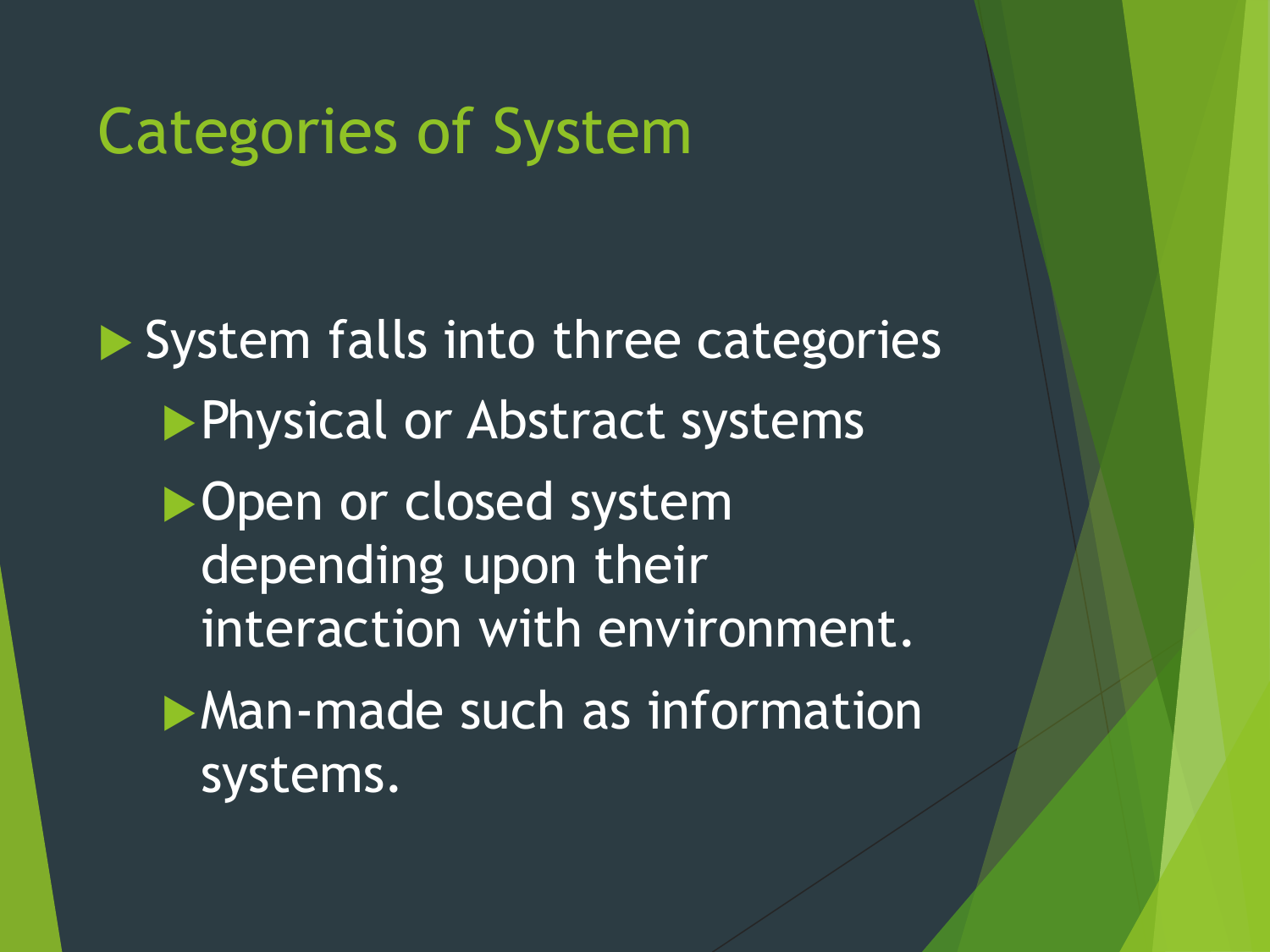# What is Information System?

**Information system deals with data** of the organizations.

The purposes of Information system are to process input, maintain data, produce reports, handle queries, handle on line transactions, generate reports, and other output.

 $\blacktriangleright$  The transformation of data into information is primary function of information system.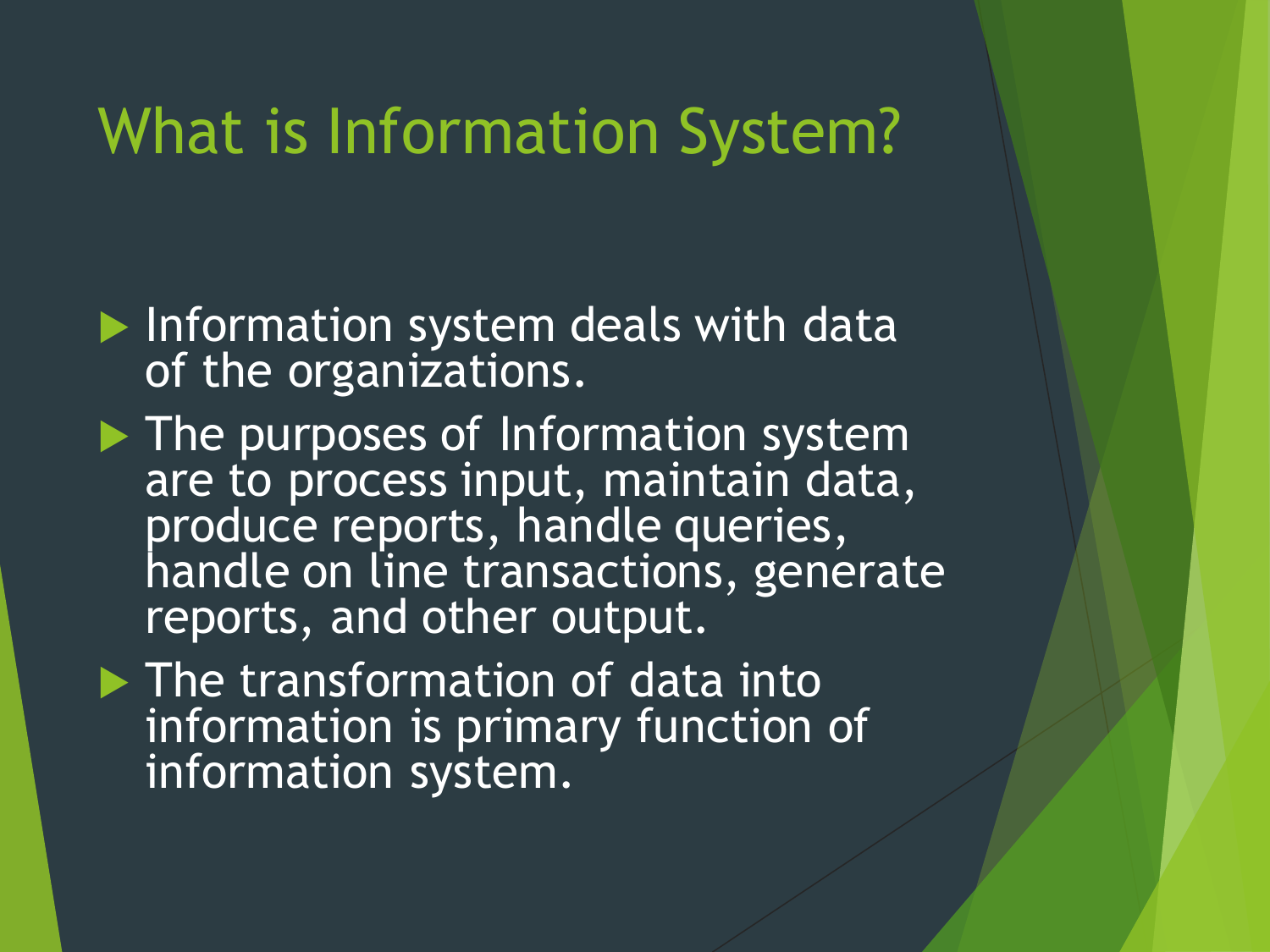# **Types of Information Systems**

Three major information systems are

 $\blacktriangleright$  Transaction processing

- **Management information** system
- Decision support system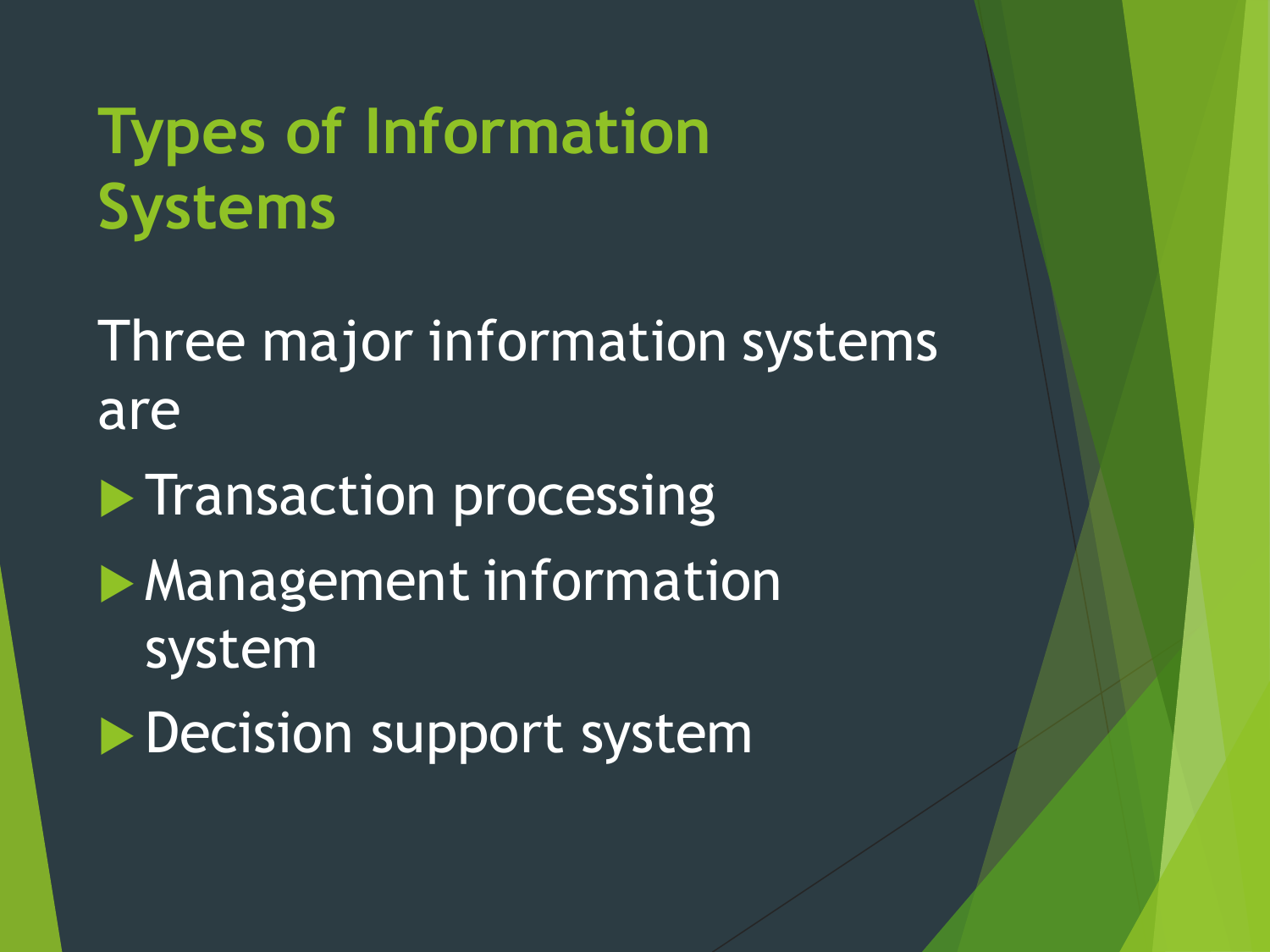### Characteristicsof Information Systems

### **Summary of Information Systems**

#### **Categories of Information Systems**

**Transaction Processing Systems** 

Management Information system

### **Characteristics**

Substitutes computer-based processing for manual procedures. Deals with well-structured processes. Includes record keeping applications.

Provides input to be used in the managerial decision process. Deals with supporting well structured decision situations. Typical information requirements can be anticipated.

Provides information to managers who must make judgements about particular situations. Supports decision-makers in situations that are not well structured.

**Decision Support Systems**